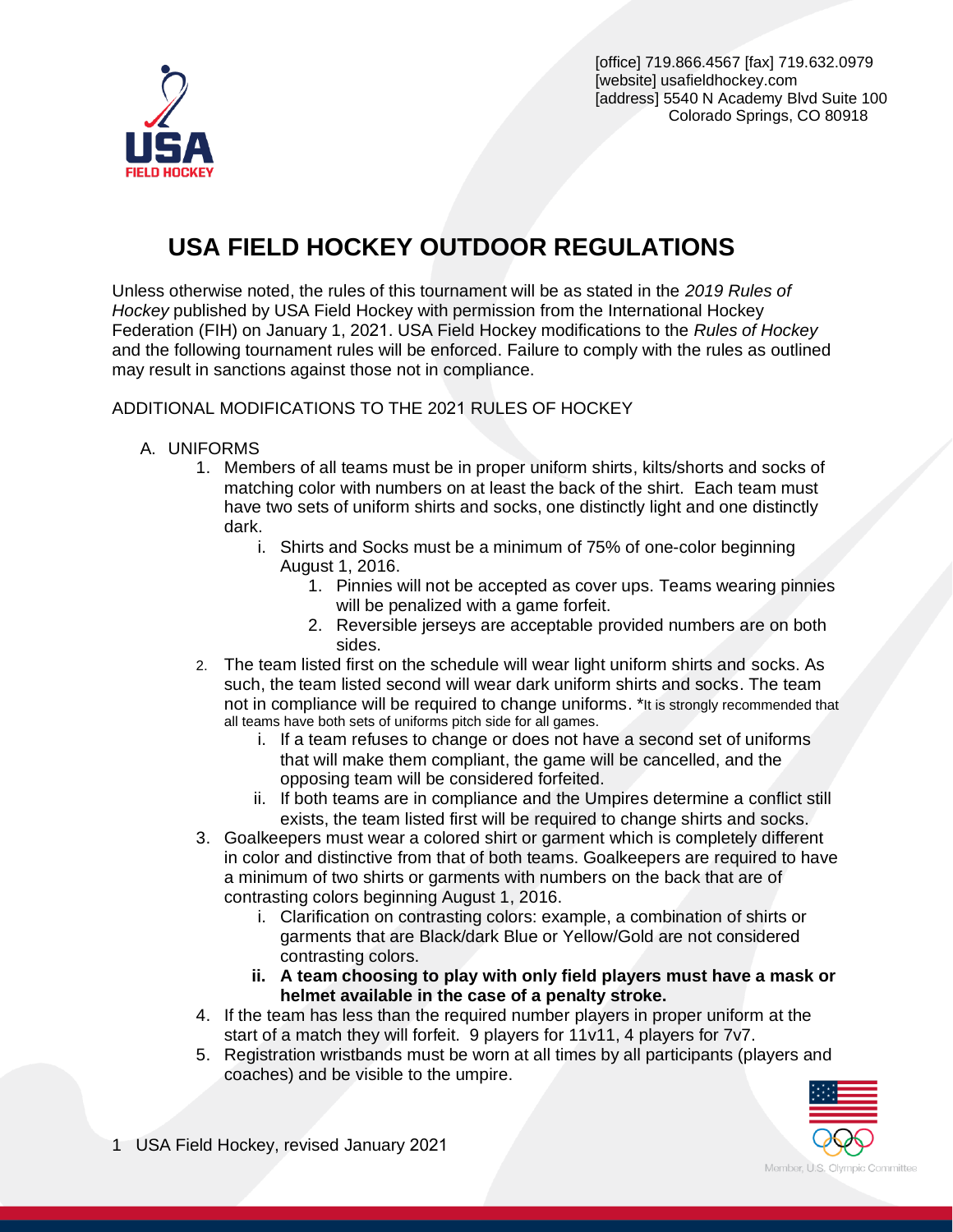- B. ROSTERS
	- 1. Rosters are limited to:
		- i. For 11 v 11 outdoor events a maximum of 20 and minimum of 11 genderspecific athletes
		- ii. For 7 v 7 outdoor events a maximum of 12 and minimum of 7 genderspecific athletes.
		- *iii.* In accordance with Safe Sport regulations all rostered coaches must be a USA Field Hockey member, with safe sport training and appropriate background checks. \**It is recommended by USA Field Hockey that each team rosters a distinct coach to avoid coaching conflicts in game schedules. USA Field Hockey cannot guarantee 2 teams from same club will not play at the same scheduled time.*
	- 2. For showcase events (National Hockey Festival, Disney Showcase) a club team may roster up to 5 guest players in an 11 v 11 event and 3 guest players in a 7v7 event.
	- *3.* **Rosters must have age appropriate players as determined by the dates of 1/1 – 12/31 of the current year.** Athletes may play up in higher age divisions if the coach feels appropriate. Athletes may not play down an age division. \**In accordance with the ADM USA Field Hockey recommends an athlete only play up one age division.*
	- 4. An athlete may only play for one team at each event for which he or she was on the approved roster at registration. An individual player cannot play for more than one team during any event.
	- 5. Participants in Adult Divisions must be graduated from HS, 19 years of age or older to participate.
	- 6. For any event with a Mixed (Co-Ed) Division, teams may have no more than 5 male field players (11 v 11) and 3 field players (7v7) on the field at any time.
		- i. Goalkeepers are considered gender neutral and do not count against the limit of male players on the field for Mixed Division competition.
	- 7. Any team using an ineligible player shall forfeit the game in which the ineligible player was a participant and the ineligible player shall be immediately ejected from the tournament.
	- 8. Any team an ineligible athlete participated on while deemed ineligible must forfeit all games played with the ineligible player.
	- 9. The following additional conditions apply to the Regional and National Club Championship rosters:
		- i. They are limited to a maximum 24 and minimum of 11 gender-specific athletes. Only 20 of the 24 rostered athletes are eligible to compete in each tournament for the entirety of the tournament.
			- 1. The additional 4 rostered athletes cannot be played or used as substitutes at any point mid-tournament. Only a max of 20 athlete wristbands will be given to teams per event at check-in. However, these additional 4 athletes can be rostered so that they are eligible for the National Club Championship as replacement athletes, pending team qualification.
			- 2. Upon check-in for an event, if a team marks an athlete as not at competition but does not remove that athlete from the roster, that player may receive a wristband and participate if they arrive later during competition. If a team removes an athlete from the roster at check-in, a wristband will not be provided for that athlete.
		- ii. The same team roster for the Regional Club Championship must be used at the National Club Championship. No Exceptions.

2 USA Field Hockey, revised January 2021

Member, U.S. Olympic Committee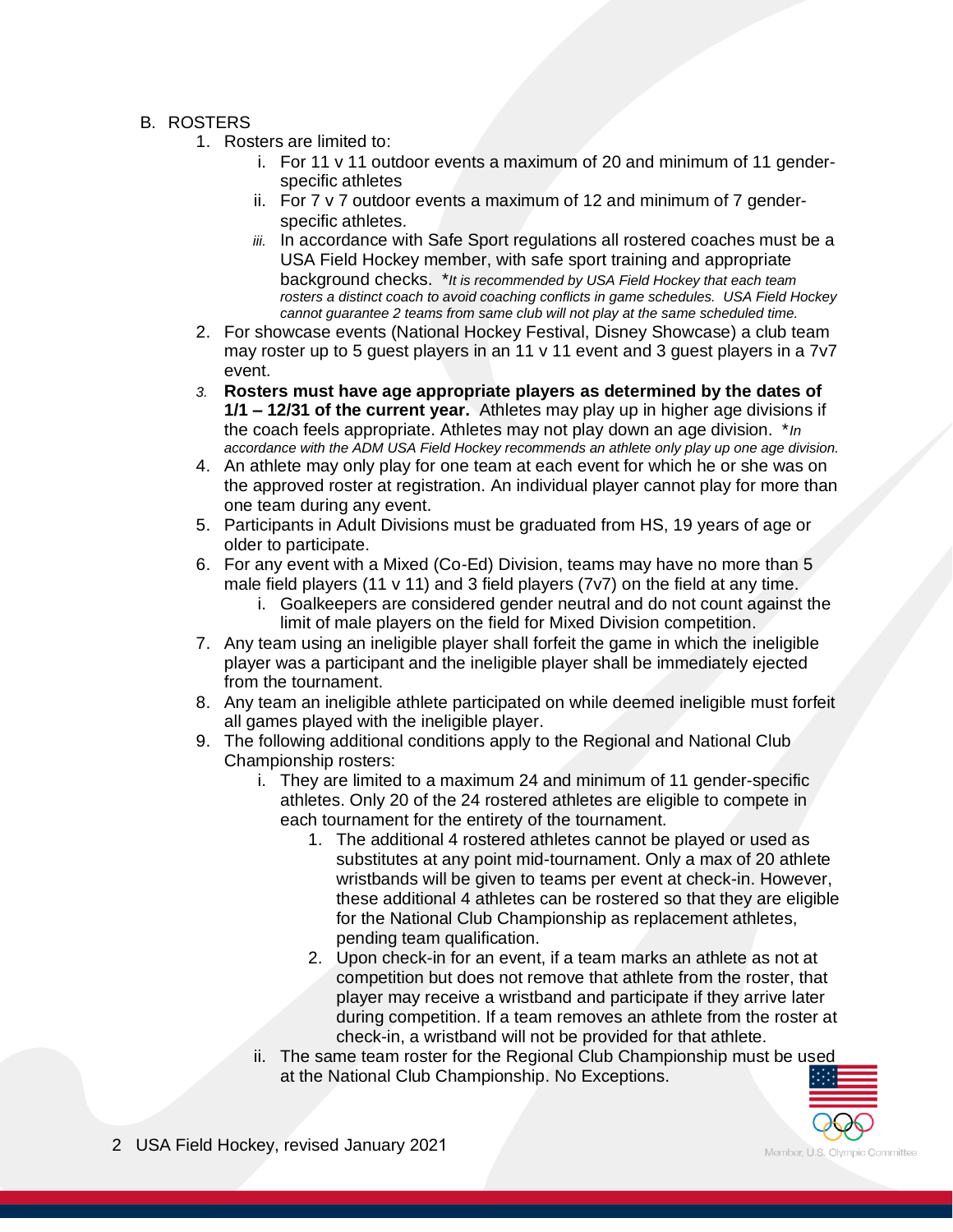- iii. All athletes that participate at the Regional Club Championship / National Club Championship must be affiliated with that club.
- iv. An athlete may play for only one club and must be affiliated with that club according to the Club Affiliation policy.
	- **1. an individual player cannot play for more than one team during the Regional Club Championships unless they are playing in a different age group on a separate weekend. The teams must be from the same club.**
- v. Only one club team per age group in each Regional Club Championship event is permitted. The team must play in their designated Region, which is where the majority of their current affiliated members reside.
- vi. If an athlete plays on more than one club team all games that the illegal player has participated in will be forfeited (see FORFEITS below);

# C. 7v7 GAMEPLAY

- 1. Teams will play with a maximum of 7 players at any time.
- 2. For defending a penalty corner, the defending team may have no more than 4 players behind the goal / end line. This includes the goalkeeper and field players.
- 3. For defending a penalty corner, the remainder of the players not behind the goal / end line must go to the area beyond the opposite 21m line. Top of other dotted circle.

# D. TEAM AREA & SUBSTITUTIONS

- 1. Players, Coaches and substitutes are under the jurisdiction of the umpires during the whole game, including any period of temporary or permanent suspension, and are therefore subject to the umpires' decisions under the *Rules of Hockey*. The umpires' jurisdiction extends through half-time periods and until the signed game card has been submitted to the official scorer.
- 2. The team listed first shall sit at the designated bench and defend the goal to the RIGHT of their bench as per facing the field.
- 3. The team listed second shall sit at the designated bench and defend the goal to the LEFT of their bench as per facing the field.
- 4. The players on any team who are not on the pitch shall sit on the team's bench as substitutes. Current USA Field Hockey Coach Members are permitted in each team's area and must not leave this area at any time. The team area is defined as the area 5 yards away from the sideline between the 23m line and the midfield line in front of the teams designated bench. No other persons or equipment will be allowed in the team/bench area.
- 5. Substitutions shall be made from the side of the pitch where the team benches are located within 3 meters of the center of the pitch. Players coming off the pitch shall also leave at the side where the benches are located.
- 6. Coaches who are suspended or have invalid memberships are not permitted to be in team areas under any circumstances. **Coaching activities of any kind will not be tolerated from coaches who are suspended or have invalid memberships until the suspension has been served or the membership has been validated.**
- E. SEEDING
	- 1. Teams will earn 3 points for a win, 1 point for a tie and 0 points for a loss.
	- 2. If, at the end of pool play, there is a tie in determining team placement, the following steps will be taken to break the tie:



3 USA Field Hockey, revised January 2021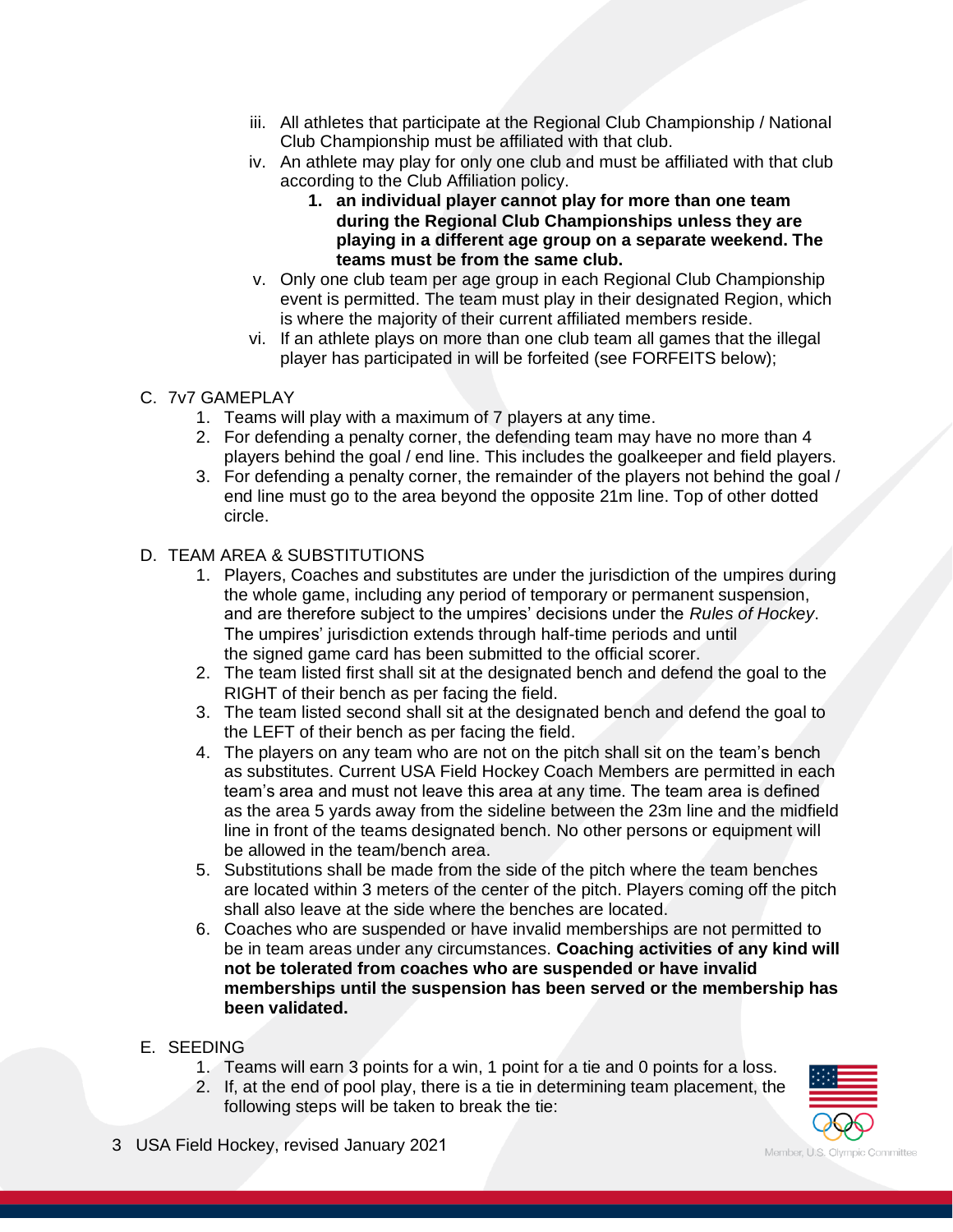- i. Points
- ii. Matches won
- iii. Goal Differential
- iv. Goals For
- v. Head to Head Result
- vi. Shoot-Out if time and space is available
	- 1. In the event that time and space ARE NOT available, a Coin Toss will determine placement unless both teams agree to share placement
- 3. If more than two teams are involved after the initial full seeding process (i-v), then a ranking based upon the results of the matches among (only) them shall determine their respective position.
- 4. In the event of a tie during crossover competition, the teams will go directly to the designated field and compete in a shoot-out. Refer to Shoot-out rules (Appendix 1) for further explanation.

Note: Section D above follows exactly to the FIH Tournament Regulations.

# F. DURATION OF PLAY

- 1. USA Field Hockey will approve any and all formats of competition before the event begins.
- 2. The team listed first on the schedule will have the first possession.
- 3. Duration of games will be four quarters of running 15 minutes unless otherwise noted.
	- i. Games at Championship events may be adjusted to match the 2021 Rules of Hockey at the discretion of USA Field Hockey and based on time constraints.
- 4. Quarter breaks will be 2 minutes unless otherwise noted.
- 5. Halftime will be 5 minutes unless otherwise noted. But, at no time will it be longer than 10 minutes.
- 6. In addition to any electronic timing method, Umpires are also required to keep time.

#### G. ARRIVAL TIME

1. A match is official when both teams have a minimum of 9 players (11 v 11)/ 4players (7 V 7), in proper uniform, on the field, no later than 5 minutes after the official start time. **The score of a forfeited game shall be 3-0** against the offending team, if neither team meets the required player minimum at the 5 minute point, the score shall be 0-0.

#### H. RESULT CARDS

- 1. The umpires will have the official Result Cards for each game unless a technical table is in place and operating accordingly.
- 2. At the conclusion of the game, the score will be written on the result card by the umpire then verified and signed by each teams coach.
- 3. Once both coaches sign the result card, umpires will verify and sign making the score of the game official
- 4. A signed Results Card will not be changed (see additional rules regarding result cards in Appendix 2, Scoring Appeals).

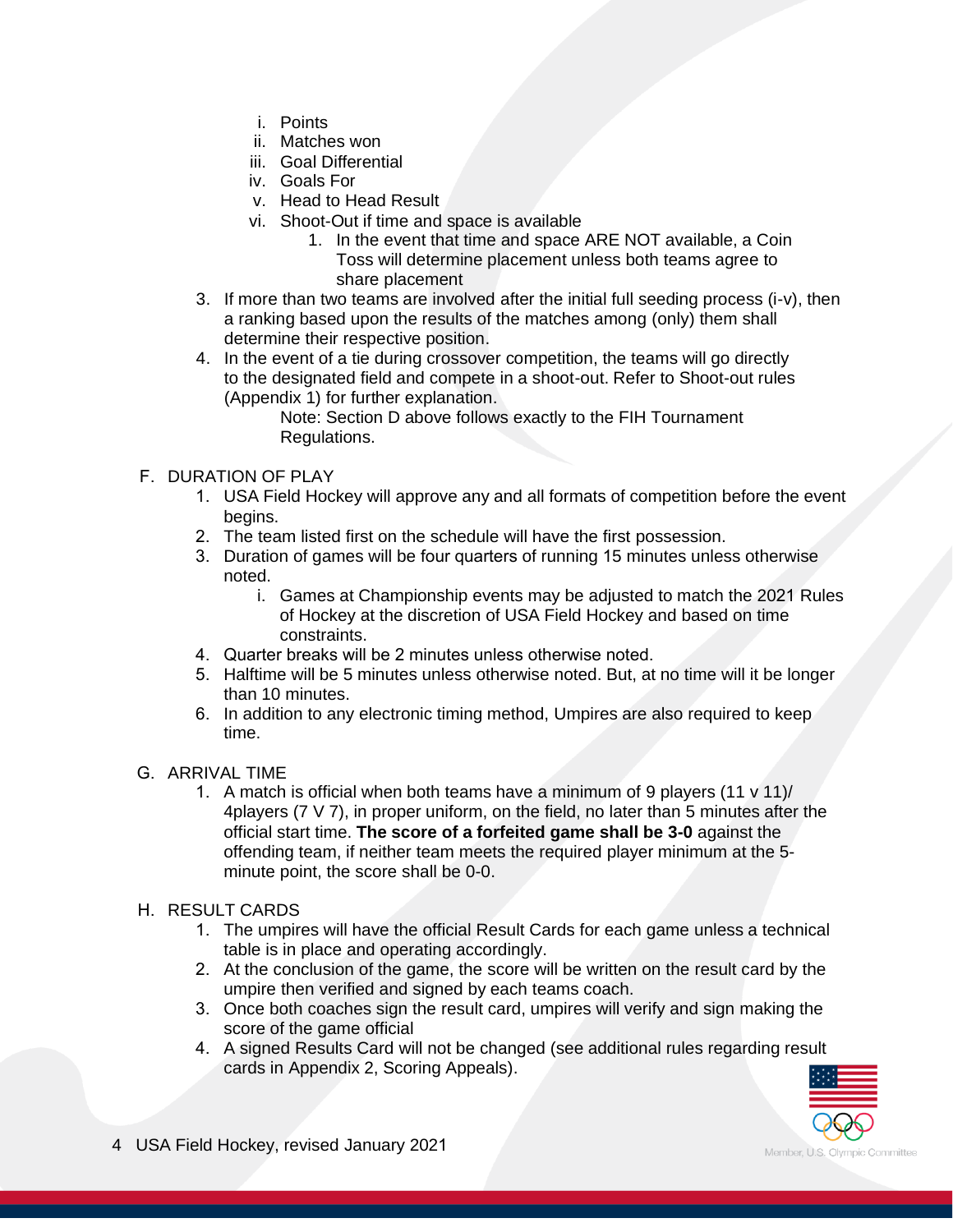#### I. FORFEITS

- 1. A team forfeits a game if:
	- i. A team does not show up for the match;
	- ii. A team forfeits or is declared "forfeit";
	- iii. A team arrives more than 5 minutes after the match start time;
	- iv. A team does not have 9 players 11 v 11 / 4players 7v7 dressed in proper uniform on the pitch after the 5-minute grace period.
	- v. A team refuses or is not prepared to change uniforms as stated in Section A of this document;
	- vi. An ineligible player participates in the game;
	- vii. A suspended coach does not leave the game area within 1 minute of being suspended, does not report to the Tournament Table within 5 minutes after the game, and/or does not cease any and all team contact during the remainder of the game in which the offense occurred and the team's next scheduled game in that division;
	- viii. A team refuses to play or removes their team from the field of play for any reason.
- 2. If a game is forfeited:
	- i. A 3-0 win will be awarded to the opponent.
- J. PLAYER MISCONDUCT
	- 1. Personal Penalties (Green/Yellow cards) will be administered per the 2019 Rules of Hockey with the following modifications.
		- i. Suspended players will report to the chairs available at the technical bench and sit for the suspension time.
		- ii. If chairs are not available (Festival / Disney) the player will stand at the midfield line for the suspension time.
		- iii. The team coach is responsible for ensuring that the full suspension time is served when no technical personnel is available to monitor the suspension.
	- 2. Personal Penalties (Red Card) will be administered per the 2019 Rules of Hockey with the following modifications.
		- i. The team plays short and the suspended player will take no further part in the match.
			- 1. Players age 19 or younger are to remain with their team until the end of the match.
			- 2. Adult players over the age of 19 must leave the game area and remain away from the match until its completion
		- ii. The red carded player is suspended for the remainder of the game in which the offense occurred AND their next scheduled game in that division.
		- iii. The team does not have to play short in the next scheduled game in that division (unless there is a new suspension in that game).
		- iv. In the next scheduled game in that division, the red carded player should not be with the team in the team area (unless the player is under 19 years of age and adult supervision is not otherwise available).
		- v. In the event a player receives two red cards over the course of a tournament, they will be suspended from the remainder of the tournament and recommended to USA Field Hockey's Ethics committee as stated in the code of conduct.

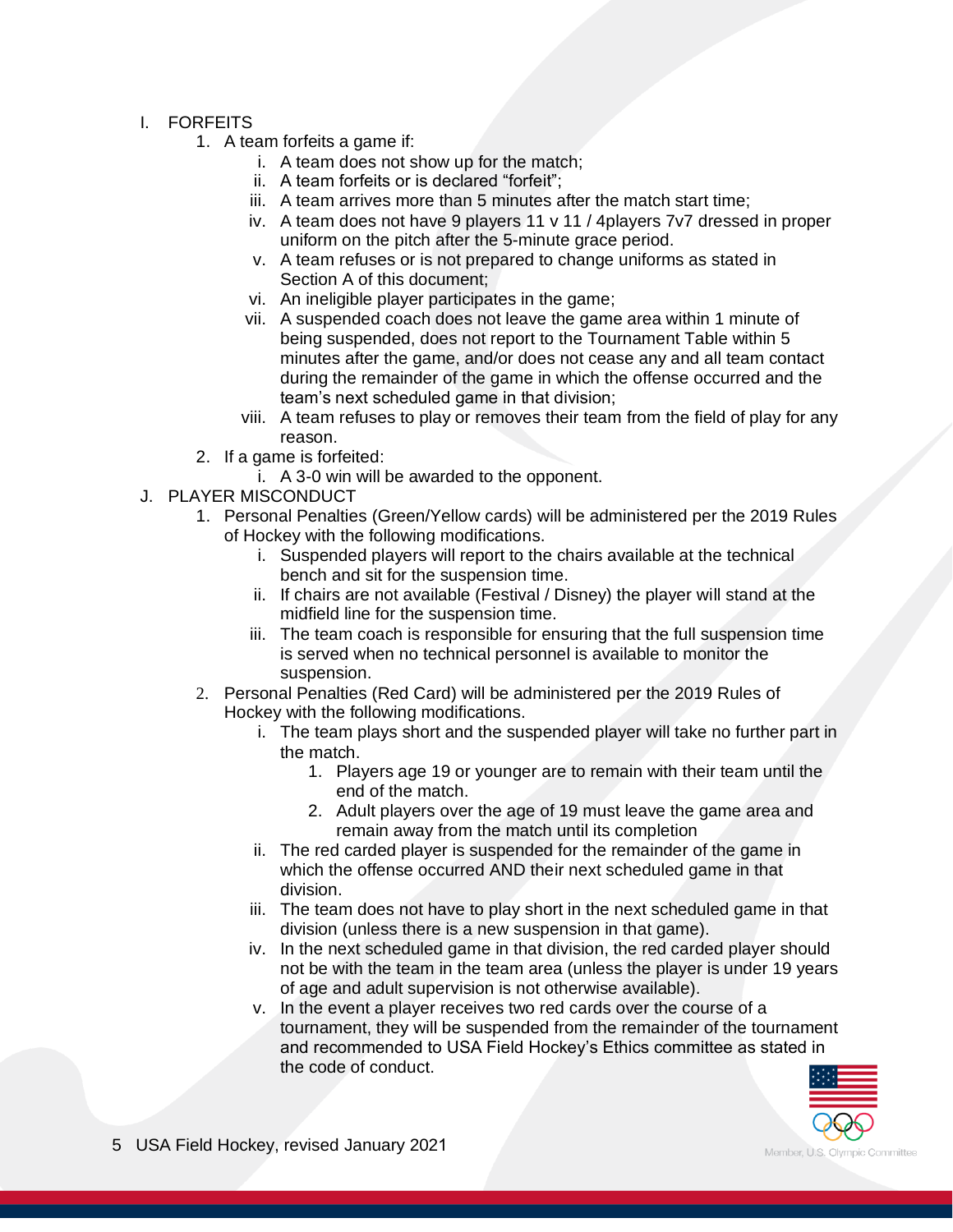- 3. Red Card Administration Player
	- i. Umpires will notify USA Field Hockey Staff of any red card issued immediately after the game in which it was issued.
	- ii. A player who earns a red card must report to the Tournament Table within 5 minutes of the end of the game during which the offense occurred for removal of the tournament wristband.
	- iii. After the player's next game is completed and suspension has been served, they may return to the Tournament Table for a new tournament wristband.
	- iv. Upon recommendation of the umpire, or based upon the severity of the infraction, USA Field Hockey will determine a red carded player's eligibility for further participation in the tournament beyond the one game suspension as stated in the Code of Conduct.
	- v. Any team using a disqualified player shall forfeit the game in which the disqualified player was a participant and the disqualified coach/player shall be immediately ejected from the tournament.

# K. COACH MISCONDUCT

- 1. Any coach or team personnel may receive a Green or Red Card only. There is not a Yellow Card suspension for coach or team personnel. The team will not play short for any card awarded to coach or team personnel.
- 2. Red Card Coach
	- i. A coach who earns a red card must leave the playing area within 1 minute of the issuance of the card and cease all team contact during the remainder of that game. The team will forfeit the game if the coach does not abide by the above suspension criteria.
	- ii. A replacement coach is allowed. If a replacement coach is not immediately available, the captain may coach her team.
	- iii. The team does not play short when a coach is suspended.
	- iv. A coach who has been permanently suspended from a match will also be suspended for the team's next scheduled game in that division.
	- v. A coach who coaches multiple teams will not be able to participate in the tournament in any way until the suspension is served. They will not be able to coach any other team in the tournament until a wristband has been re-issued after the suspension is served.
	- vi. In the event a Coach receives two red cards over the course of a tournament, they will be suspended from the remainder of the tournament and recommended to USA Field Hockey's Ethics committee as stated in the Events Code of Conduct.
- 3. Red Card Administration Coach
	- i. Umpires will notify USA Field Hockey Staff of any red card issued immediately after that game.
	- ii. A Coach who earns a red card must report to the Tournament Table within 5 minutes of the issuance of the card for removal of the tournament wristband.

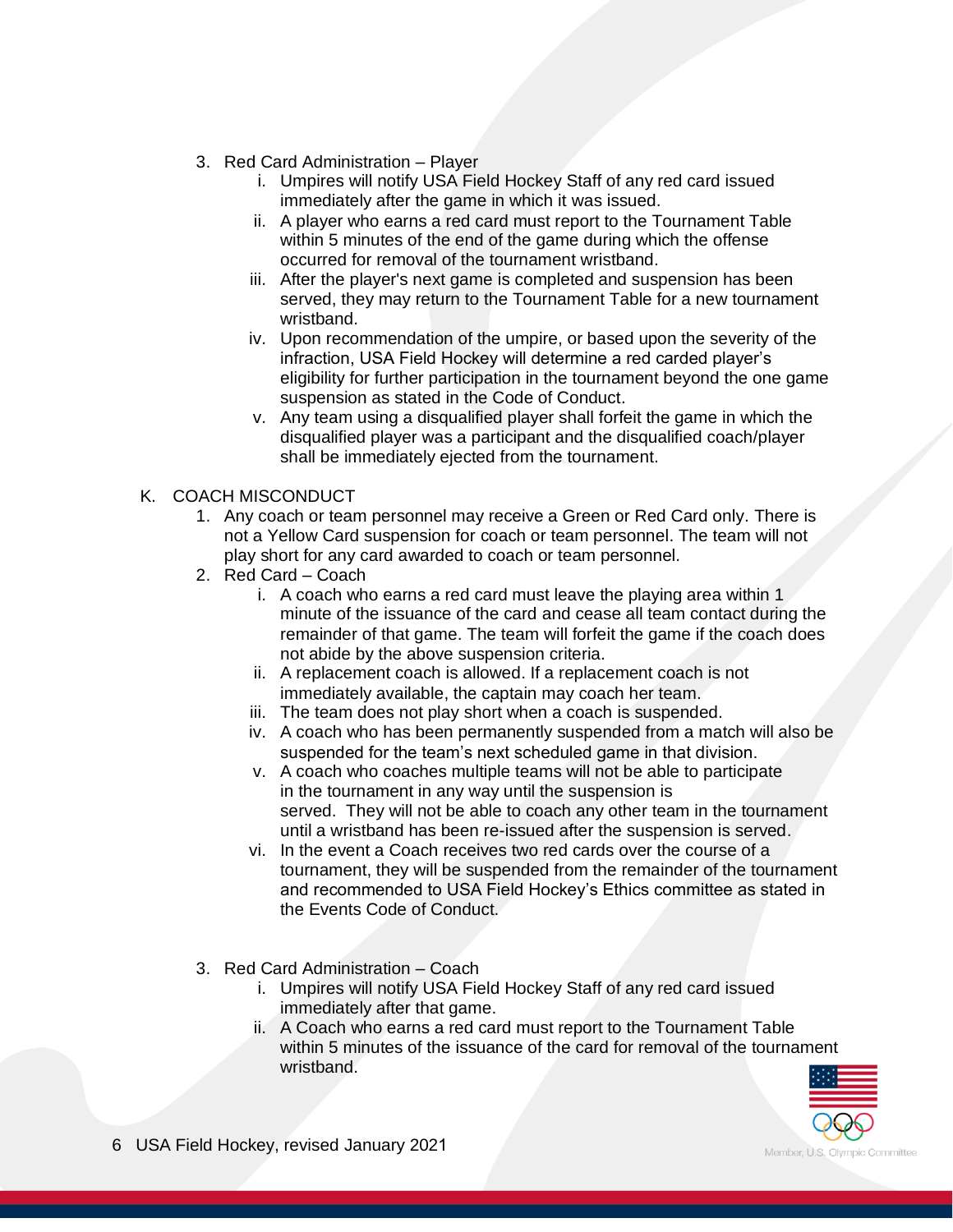- iii. After the Coach's next game, in that team's division, is completed and suspension has been served, they may return to the Tournament Table for a new tournament wristband.
- iv. Any team using a disqualified coach shall forfeit the game in which the disqualified coach was a participant and the disqualified coach shall be immediately ejected from the tournament.
- v. Upon recommendation of the umpire, or based upon the severity of the infraction, USA Field Hockey's Tournament Director will determine a red carded coach's eligibility for further participation in the tournament beyond the one game suspension as stated in the Code of Conduct.
- vi. Upon receiving a red card, a coach will be in a 12-month "warning" period (beginning on the date the red card was received) in which they cannot receive a second red card without additional consequences. If any coach is the recipient of two red cards in a span of 12-months between infractions, they will not be permitted to coach at any USA Field Hockey event or sanctioned event for 12-months after the date the second red card was received.

# L. APPEALS PROCEDURE

- 1. Game protests will not be allowed at any event.
- 2. SCORING APPEALS

In an effort to reduce the number of incorrect scores posted while maintaining all fairness to the athletes and teams involved, USA Field Hockey will honor only one Challenge (request) per team, per tournament for the review or change of a posted score. Should it be found that a result was posted incorrectly after verifying the official score card from the game, the result will be adjusted, and the team retains its challenge to be used again later in the tournament if necessary. Should it be found that the official score card reflects the score posted after it has been challenged by a team, this team will lose its Challenge and will not be able to dispute any posted results for the remainder of the event. The following procedure will be in effect for all USA Field Hockey events:

- i. Each head coach is responsible for confirming the final score and signing the correct Result Card at the conclusion of each game.
- ii. USA Field Hockey will consider signed Result Cards as the correct and final outcome of the contest. No changes will be made to the official score unless an appeal is submitted and upheld.
- iii. Team contacts or coaches are the only individuals who can submit an appeal. Parents, athletes, fans or umpires cannot initiate the appeal process.
- iv. Upon consensus by the coaches and umpires involved in the match, the score will be overturned, and any changes will be made to the official results.
- v. Failure to sign a Result Card does not nullify the outcome of the contest or excuse individuals from the appeal process.
- vi. Any disputes on the final score must be settled with the umpires at the time the cards are signed.
- vii. The appeal process applies to posted scores only. There is no appeal process for calls made during any match.
- viii. Deception on a Result Card is considered unsportsmanlike conduct an is a violation of USA Field Hockey's Code of Conduct and will be recommended to the Ethics committee for further review.



Member, U.S. Olympic Committee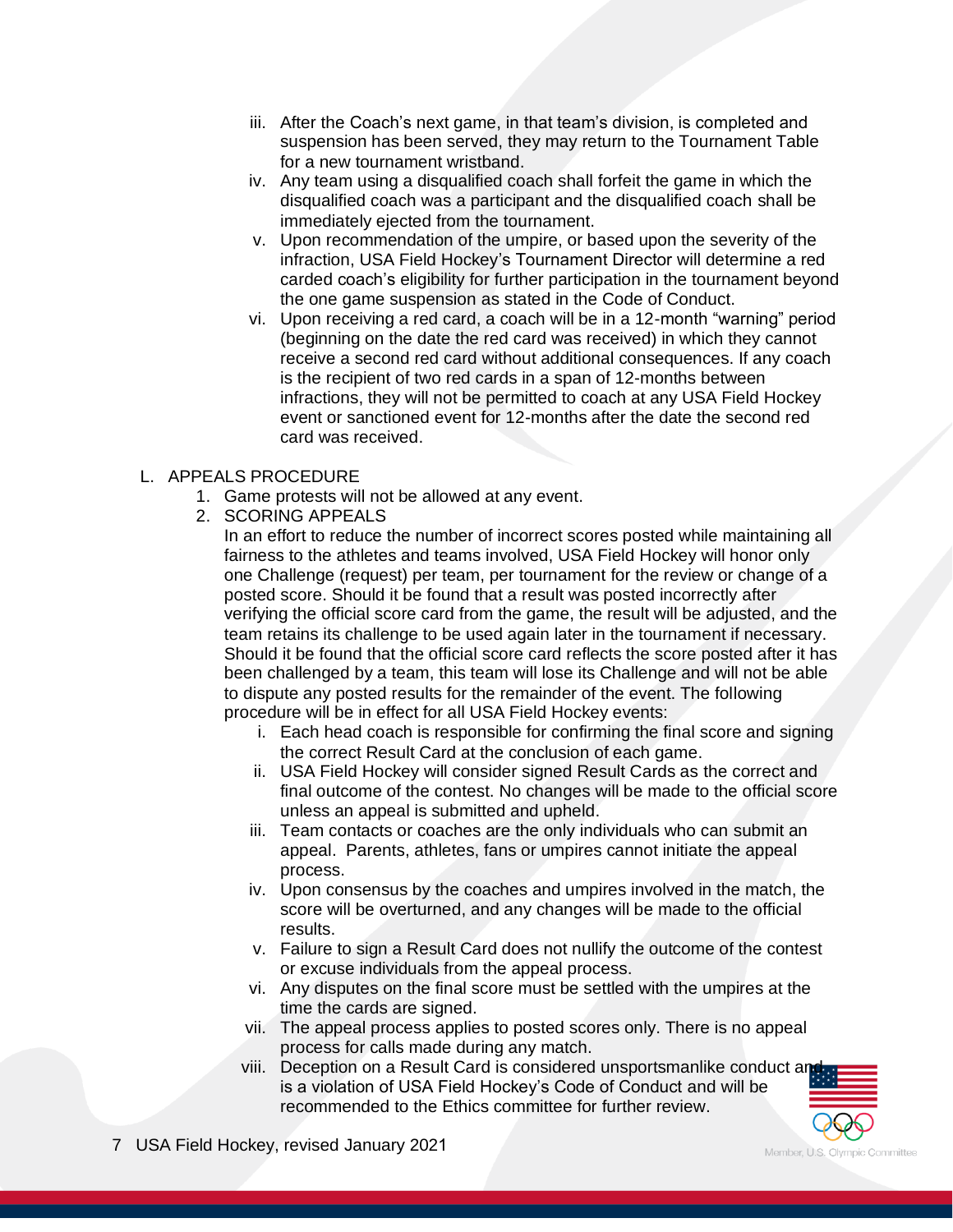# Appendix 1

#### SHOOT-OUT COMPETITION

In a shoot-out competition, five players from each team take a one-on-one shoot-out alternately against a defender from the other team as set out in this Regulation. The shoot-out competition comprises all series of shoot-outs required to determine a result.

The following sets out both the playing Rules and the procedures to be followed:

- 1. If the shoot-out competition takes place after the end of a match, it shall take place immediately.
- 2. The respective Teams provide 5 players to take and 1 player to defend the shootouts from those on the approved roster except as excluded below. A player nominated to defend the shoot- outs can also be nominated to take a shoot-out. No substitutions / replacements are permitted during the shoot-out competition other than as specified below.
- 3. If the player nominated to defend the shoot-out is a field player, that player must wear a helmet or facemask while defending the shoot-out. This defending player may only use their stick as in normal play to defend the shoot-out. The helmet / mask is for personal protection only. A player who is still serving a disciplinary suspension at the time the shoot-out competition takes place or has been excluded permanently (red card) during the match which leads to the shoot-out competition, cannot take part in that

shoot-out competition. A player who has been warned (green card) or temporarily suspended (yellow card) may take part in the shoot-out competition even if the period of their suspension has not been completed at the end of the match.

- 4. A coin is tossed; the team which wins the toss has the choice to take or defend the first shoot-out.
- 5. All persons listed on the official Team Roster other than any player who has been excluded permanently (red card) during the match which leads to the shoot-out competition are permitted to enter the field of play outside the 23m area used for the shoot-out but must be at least 10 meters from the spot where the ball is placed at the start of the shoot-out.
- 6. The goalkeeper / defending player of the team taking a shoot-out shall wait on the back-line outside the circle.
- 7. A player taking or defending a shoot-out may enter the 23m area for that purpose.
- 8. Players taking a shoot-out and also defending the shoot-outs taken by opponents are allowed reasonable time to take off their protective equipment to take their shootout and subsequently to put back on their protective equipment.
- 9. 5 players from each team take a shoot-out alternately against the goalkeeper / defending player of the other team making a total of 10 shoot-outs.
- 10. Taking a shoot-out:

8 USA Field Hockey, revised January 2021

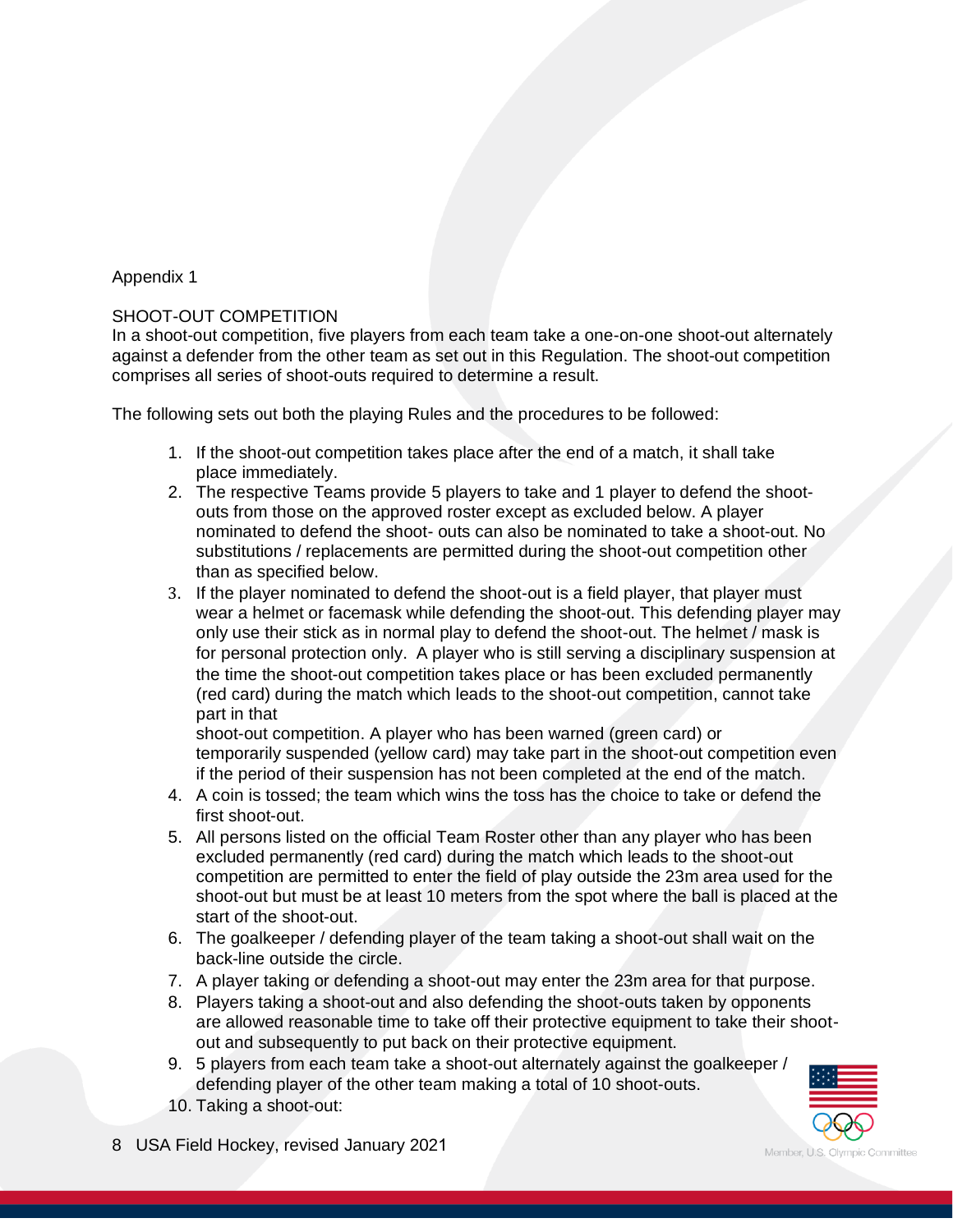- a. The goalkeeper/defending player starts on or behind the goal-line between the goal posts;
- b. The ball is placed on the nearest 23m line opposite the center of the goal;
- c. An attacker stands outside the 23m area near the ball;
- d. The Umpire blows the whistle to start time;
- e. An official at the technical table starts the clock;
- f. The attacker and the goalkeeper/defending player may then move in any direction;
- g. The shoot-out is completed when:
	- i. The 8 seconds has elapsed since the starting signal
		- ii. A goal is scored;
	- iii. The attacker commits an offence;
	- iv. The goalkeeper / defending player commits an unintentional offense inside or outside the circle in which case the shoot-out is re-taken by the same player against the same goalkeeper / defending player;
	- v. The goalkeeper/defending player commits an intentional offense inside or outside the circle in which case a penalty stroke is awarded and taken;
		- If a penalty stroke is awarded as a specific above, it can be taken and defended by an eligible player
	- vi. The ball goes out of play over the back-line or side-line; this includes the goalkeeper / defending player intentionally playing the ball over the back-line.
- 11. The team scoring the most goals (or ahead by more goals than the other team has untaken shoot-outs available) is the winner.
- 12. A player may be suspended by a yellow or red card but not by a green card during the shoot-out competition.
- 13. If during a shoot-out competition (including during any penalty stroke which is awarded) a player is suspended by a yellow or red card:
	- a. That player takes no further part in that shoot-out competition and, unless a goalkeeper / defending player, cannot be replaced;
	- b. The replacement for a suspended goalkeeper / defending player can only come from the 5 players of that team nominated to take part in the shoot-out competition:
		- i. The replacement goalkeeper / defending player is allowed reasonable time to put on protective equipment similar to that which the goalkeeper / defending player they are replacing was wearing;
		- ii. For taking their own shoot-out, this player is allowed reasonable time to take off their protective equipment to take their shoot-out and subsequently to put it on again.
	- c. Any shoot-out due to be taken by a suspended player is forfeited; any goals scored by this player before being suspended count as a goal.
- 14. If during a shoot-out competition, a defending goalkeeper / defending player is incapacitated:
	- a. That goalkeeper / defending player may be replaced by another player from among the players listed on the official Team Roster for that particular match, except as excluded in this Appendix or unless suspended by an Umpire during the shoot-out competition;
	- b. The replacement goalkeeper:
		- i. Is allowed reasonable time to put on protective equipment similar to
- 9 USA Field Hockey, revised January 2021

Member, U.S. Olympic Committee